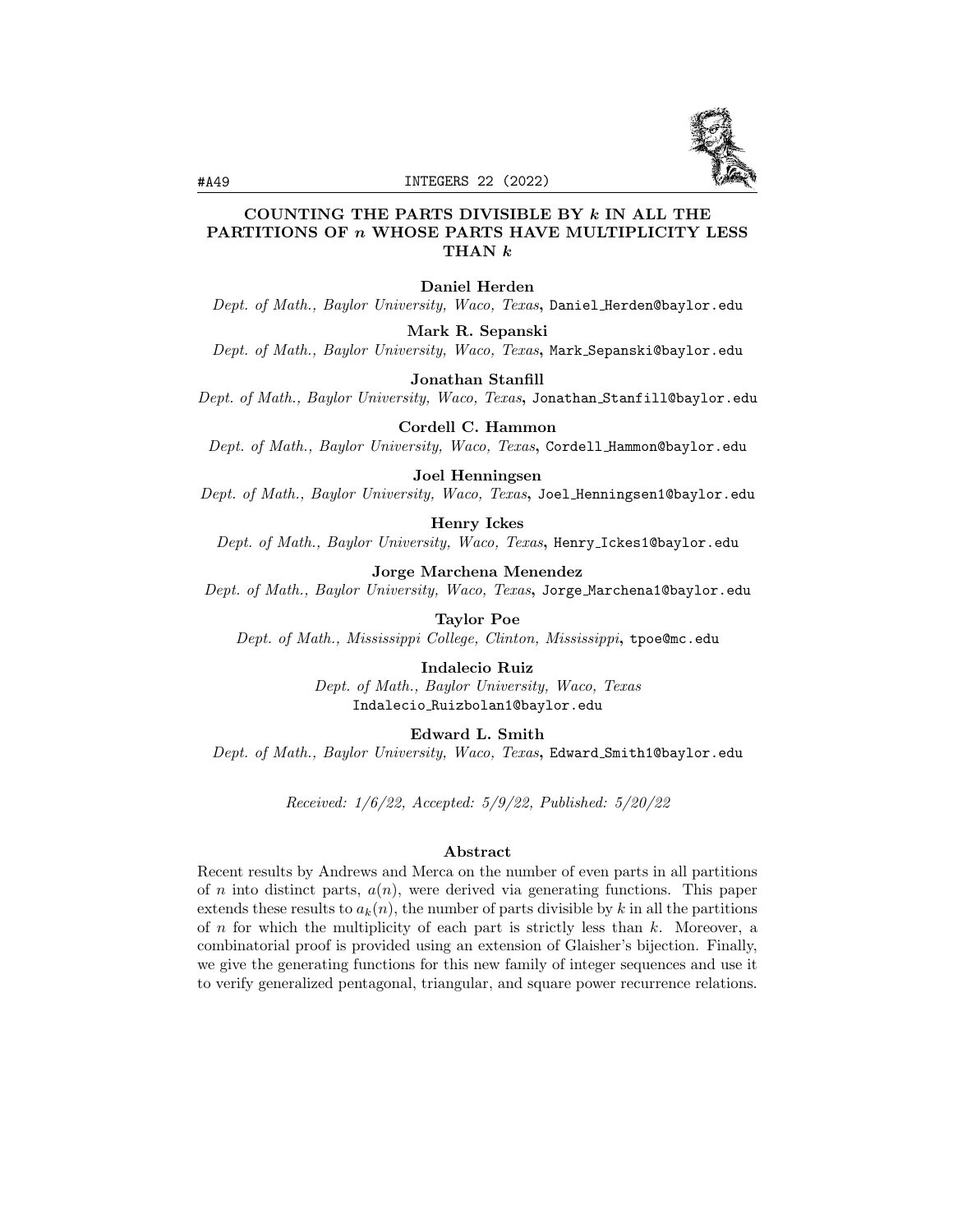### 1. Introduction

Partitions of integers is a subject deeply intertwined with myriad subfields of mathematics and has been studied by a host of great mathematicians, Leibniz, Euler, Sylvester, Rogers, Hardy, MacMahon, Ramanujan, and Rademacher, to name only a few [1].

The celebrated Euler Partition Identity [1, Corollary 1.2] says that the number of partitions of  $n$  into odd parts is equal to the number of partitions of  $n$  into distinct parts. Glaisher [8] found a beautiful combinatorial proof and extension of this result. Namely, for any  $k \geq 2$ , the number of partitions of n with no part divisible by  $k$  is equal to the number of partitions of  $n$  with each part repeated less than k times. Euler's Identity is a special case of Glaisher's result for  $k = 2$ . Franklin [6] also found an extension for which Euler's Identity is a special case when  $j = 0$ .

**Theorem 1** ([12]). For any partition  $\lambda = (\lambda_1^{m_1}, \lambda_2^{m_2}, \dots, \lambda_\ell^{m_\ell})$ , denote by  $\gamma_{\mathcal{O}}(\lambda)$ the number of even bases  $\lambda_i$ , and by  $\gamma_D(\lambda)$  the number of repeated bases  $\lambda_i$ . Then, for  $j \geq 0$ , the number of partitions of n with  $\gamma_{\cal{O}}(\lambda) = j$  is equal to the number of partitions of n with  $\gamma_{\mathcal{D}}(\lambda) = j$ .

There have been many related results that count partitions with particular properties. Most notable among them may be the Rogers-Ramanujan Identity [1, Corollary 7.6 that the number of partitions of n in which the difference between any two parts is at least 2 equals the number of partitions of n into parts  $\equiv 1$  or 4 mod 5.

In this paper, we want to concentrate on Franklin's result. Theorem 1 has been rediscovered by Wilf [14] and, more recently, by Andrews [2] and Fu and Tang [7]. In [2], Andrews used generating functions to prove a conjecture of Beck that the number of partitions of n with  $\gamma_{\mathcal{O}}(\lambda) = 1$  equals the difference between the number of parts in all odd partitions of n and the number of parts in all distinct partitions of n. Later, Ballantine and Bielak [4] gave a combinatorial proof of Beck's conjecture, while Yang [16] and Li and Wang [10] provided generalizations. Li and Wang also investigated analogues of Beck's conjecture for compositions [9]. In [3], Andrews and Merca introduced new identities which link the number of even parts in the partitions of n into distinct parts,  $a(n)$ , to partitions of n with  $\gamma_{\mathcal{O}}(\lambda) = 1$ .

In this note, we give a combinatorial proof of a generalization of the results in [3]. In that paper, Andrews and Merca introduced four additional sequences: the number of partitions of  $n$  into an odd (even, respectively) number of parts in which the set of even parts has only one element and the number of partitions of  $n$ in which exactly one part is repeated and this part is odd (even, respectively).

Here, see Section 2, we let

$$
a_k(n)
$$

count the number of parts that are divisible by  $k$  in all partitions of  $n$  for which the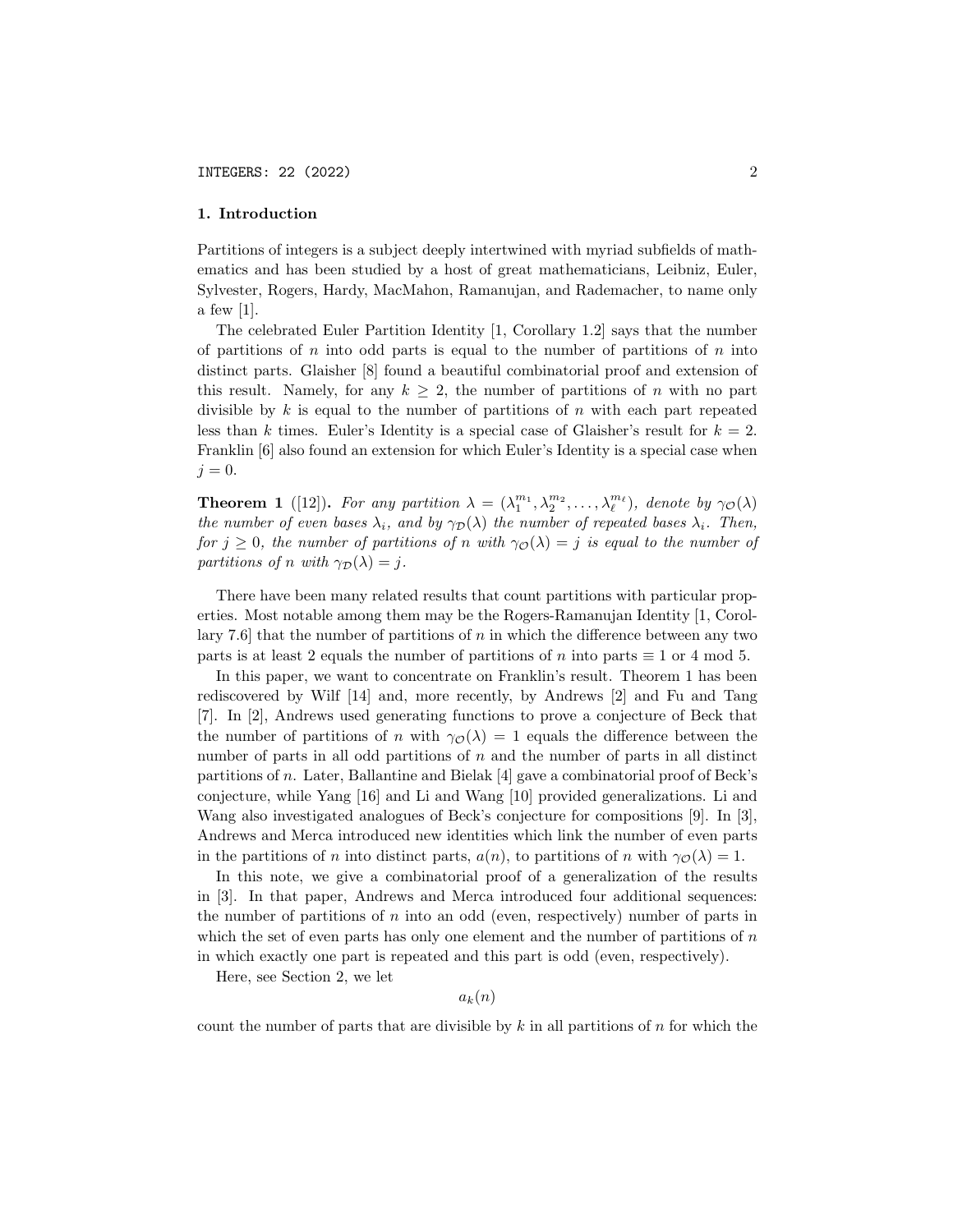multiplicity of each part is strictly less than  $k$ . We let

 $b_{k,0}(n)$ 

count the partitions  $\lambda = (\lambda_1^{m_1}, \lambda_2^{m_2}, \dots, \lambda_\ell^{m_\ell})$  of *n* satisfying: (1) exactly one  $\lambda_i$  is divisible by k, and (2) the corresponding exponent  $m_i$  is divisible by k. We let

 $b_{k,1}(n)$ 

count the partitions  $\lambda = (\lambda_1^{m_1}, \lambda_2^{m_2}, \dots, \lambda_\ell^{m_\ell})$  of *n* satisfying: (1) exactly one  $\lambda_i$  is divisible by k, and (2) the corresponding exponent  $m_i$  is not divisible by k. We also let

```
c_{k,0}(n)
```
count the partitions  $\lambda = (\lambda_1^{m_1}, \lambda_2^{m_2}, \dots, \lambda_\ell^{m_\ell})$  of *n* satisfying: (1) exactly one  $\lambda_i^{m_i}$ has  $m_i \geq k$ , and (2) the corresponding  $\lambda_i$  is divisible by k. Finally, we let

 $c_{k,1}(n)$ 

count the partitions  $\lambda = (\lambda_1^{m_1}, \lambda_2^{m_2}, \dots, \lambda_\ell^{m_\ell})$  of *n* satisfying: (1) exactly one  $\lambda_i^{m_i}$ has  $m_i \geq k$ , and (2) the corresponding  $\lambda_i$  is not divisible by  $k$   $(c_{k,1}(n))$ .

Our main result (Theorem 2), generalizing [3] for  $k = 2$ , is

$$
b_{k,0}(n) = c_{k,0}(n),
$$

$$
b_{k,1}(n) = c_{k,1}(n),
$$

$$
a_k(n) = b_{k,1}(n) - (k-1)b_{k,0}(n) = c_{k,1}(n) - (k-1)c_{k,0}(n).
$$

Combinatorial proofs are given in Section 3. We recently discovered that Li and Wang, [11, Theorems 1.11 and 1.13], already have a preprint that gives a very different proof of this result.

The sequence  $a(n)$  from Andrews and Merca [3] appears in the OEIS as A116680. However, the family of integer sequences  $a_k(n)$  appears to be new (for  $k > 2$ ) and quite interesting. A table of small values may be found in Section 5. In that same section, the generating function is also provided,

$$
a_k(n) = \prod_{n=1}^{\infty} \frac{1 - q^{kn}}{1 - q^n} \cdot \sum_{n=1}^{\infty} \frac{q^{kn} + 2q^{2kn} + \dots + (k-1)q^{(k-1)kn}}{1 + q^{kn} + q^{2kn} + \dots + q^{(k-1)kn}}.
$$

In Section 6, using the generating function, we show that the sequences  $a_k(n)$ satisfy the generalized pentagonal number recurrence relation when  $k \nmid n$  (Theorem 6),

$$
a_k(n) = a_k(n-1) + a_k(n-2) - a_k(n-5) - a_k(n-7)
$$
  
+ 
$$
a_k(n-12) + a_k(n-15) - a_k(n-22) - a_k(n-26) + \cdots
$$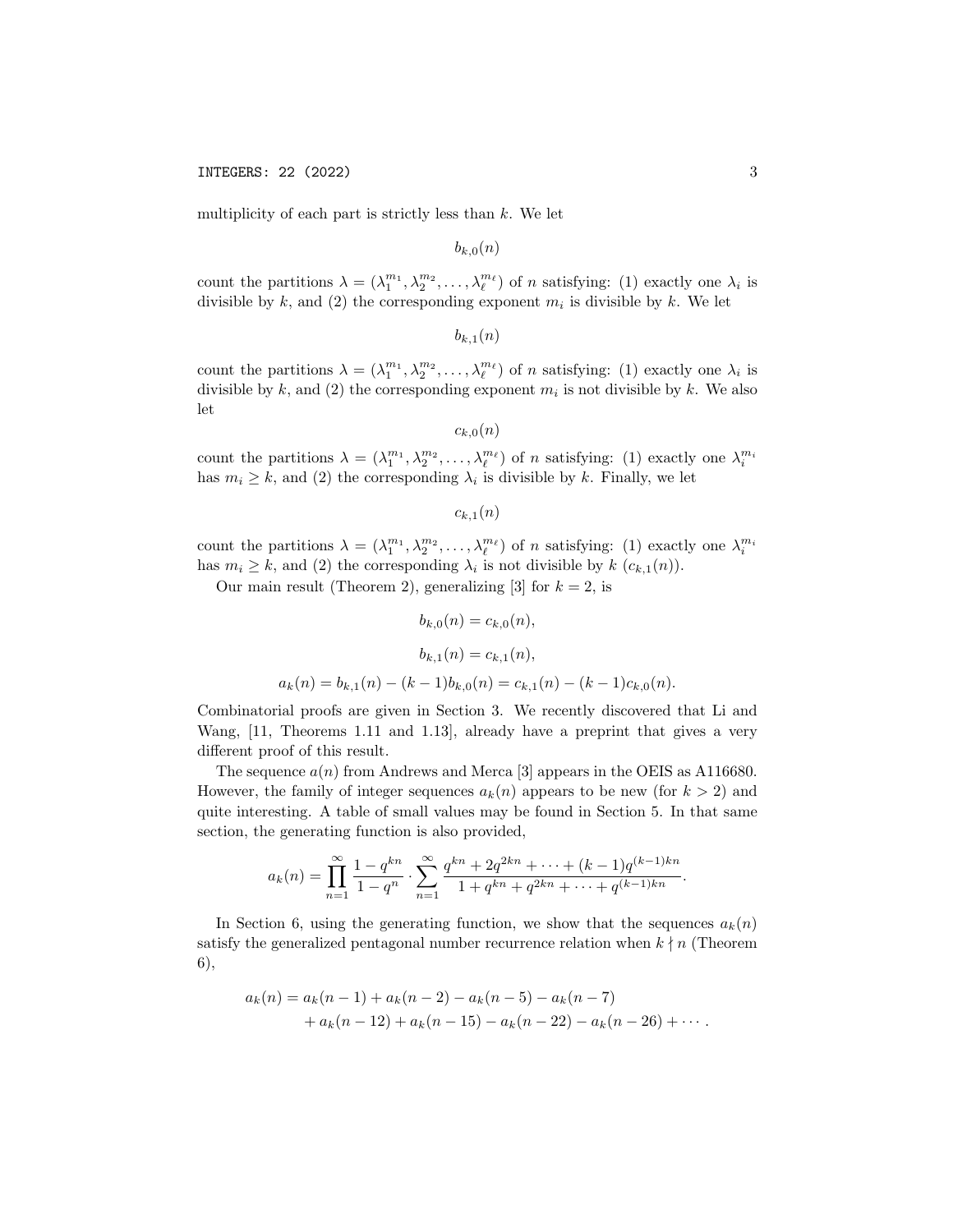They also satisfy the triangular number recurrence relation when  $k$  is even and  $n$  is odd (Theorem 7),

$$
a_k(n) = a_k(n-1) + a_k(n-3) - a_k(n-6) - a_k(n-10)
$$
  
+ 
$$
a_k(n-15) + a_k(n-21) - a_k(n-28) - a_k(n-36) + \cdots,
$$

and, still for  $k$  even and  $n$  odd, the square power recurrence relation (Theorem 8),

$$
a_k(n) = a_k(n-1) + a_k(n-2) - a_k(n-4) - a_k(n-8)
$$
  
+ 
$$
a_k(n-9) + a_k(n-18) - a_k(n-16) - a_k(n-32) + \cdots,
$$

while for k and n both even we have the square power identity (Theorem 9),

$$
a_k(n-1) - a_k(n-4) + a_k(n-9) - a_k(n-16) + \cdots
$$
  
=  $a_k(n-2) - a_k(n-8) + a_k(n-18) - a_k(n-32) + \cdots$ .

We also show that this identity is shared with the partition function (Theorem 10),

$$
p(n-1) - p(n-4) + p(n-9) - p(n-16) + \cdots
$$
  
=  $p(n-2) - p(n-8) + p(n-18) - p(n-32) + \cdots = [p(n) - p_{DC}(n)]/2,$ 

for *n* even, where  $p_{\mathcal{DO}}(n)$  is the number of partitions of *n* into distinct odd parts.

In addition, we give some thoughts and conjectures on some intriguing new possible recurrence relations.

#### 2. Initial Definitions and Statement of Main Theorem

For  $n \in \mathbb{Z}^{\geq 0}$ , let  $\mathcal{P}(n)$  be the set of partitions of n. In general, for  $\lambda \in \mathcal{P}(n)$ , we write

$$
\lambda = (\lambda_1^{m_1}, \lambda_2^{m_2}, \dots, \lambda_\ell^{m_\ell})
$$

with distinct  $\lambda_i$ , each  $m_i \geq 1$ , and  $n = \sum_{i=1}^{\ell} m_i \lambda_i$ , and we consider partitions equivalent up to reordering. We refer to  $m_i$  as the *multiplicity* of the part  $\lambda_i$ . When concatenating such sequences, we combine terms with the same base and add the corresponding exponents.

**Definition 1.** Let  $n, k \in \mathbb{Z}^{\geq 0}$  with  $k \geq 2$ . Let

 $a_k(n)$ 

count the number of parts (with multiplicity) that are divisible by  $k$  in all partitions of  $n$  for which the multiplicity of each part is strictly less than  $k$ .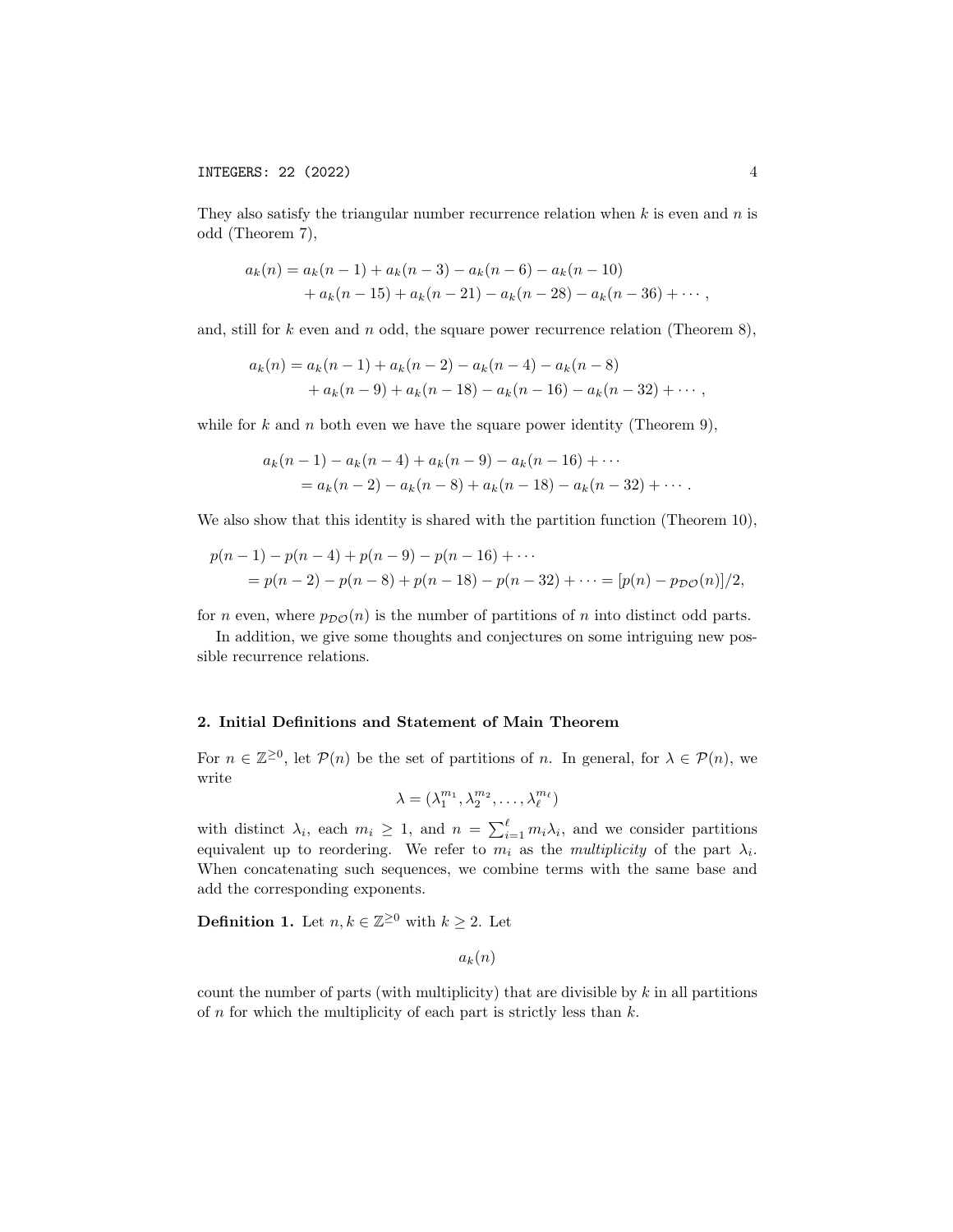For example, the partitions of  $n = 9$  are

 $(9)$ ,  $(8, 1)$ ,  $(7, 2)$ ,  $(7, 1^2)$ ,  $(6, 3)$ ,  $(6, 2, 1)$ ,  $(6, 1^3)$ ,  $(5, 4)$ ,  $(5, 3, 1)$ ,  $(5, 2^2)$ ,  $(5, 2, 1^2), (5, 1^4), (4^2, 1), (4, 3, 2), (4, 3, 1^2), (4, 2^2, 1), (4, 2, 1^3), (4, 1^5),$  $(3^3), (3^2, 2, 1), (3^2, 1^3), (3, 2^3), (3, 2^2, 1^2), (3, 2, 1^4), (3, 1^6), (2^4, 1),$  $(2^3, 1^3), (2^2, 1^5), (2, 1^7), (1^9).$ 

The partitions of 9 with the multiplicity of each part less than  $k = 3$  are

 $(9)$ ,  $(8, 1)$ ,  $(7, 2)$ ,  $(7, 1^2)$ ,  $(6, 3)$ ,  $(6, 2, 1)$ ,  $(5, 4)$ ,  $(5, 3, 1)$ ,  $(5, 2^2)$ ,  $(5, 2, 1^2), (4^2, 1), (4, 3, 2), (4, 3, 1^2), (4, 2^2, 1), (3^2, 2, 1), (3, 2^2, 1^2).$ 

Of these, the ones that have parts divisible by 3 are

 $(9)$ ,  $(6,3)$ ,  $(6,2,1)$ ,  $(5,3,1)$ ,  $(4,3,2)$ ,  $(4,3,1^2)$ ,  $(3^2,2,1)$ ,  $(3,2^2,1^2)$ .

As  $a_3(9)$  counts the parts divisible by 3 with multiplicity, we see that

 $a_3(9) = 10.$ 

**Definition 2.** Let  $n, k \in \mathbb{Z}^{\geq 0}$  with  $k \geq 2$ .

 $(a)$  Let

$$
b_{k,0}(n)
$$

count all  $\lambda \in \mathcal{P}(n)$ ,  $\lambda = (\lambda_1^{m_1}, \lambda_2^{m_2}, \dots, \lambda_\ell^{m_\ell})$ , satisfying

- (1) exactly one  $\lambda_i$  is divisible by k, and
- (2) the corresponding exponent  $m_i$  is divisible by k.

```
(b) Let
```
 $b_{k,1}(n)$ 

count all  $\lambda \in \mathcal{P}(n)$ ,  $\lambda = (\lambda_1^{m_1}, \lambda_2^{m_2}, \dots, \lambda_\ell^{m_\ell})$ , satisfying

(1) exactly one  $\lambda_i$  is divisible by k, and

(2) the corresponding exponent  $m_i$  is not divisible by k.

For example, the partitions of  $n = 9$  with exactly one base  $\lambda_i$  divisible by  $k = 3$ are

> $(9)$ ,  $(6, 2, 1)$ ,  $(6, 1^3)$ ,  $(5, 3, 1)$ ,  $(4, 3, 2)$ ,  $(4, 3, 1^2)$ ,  $(3^3)$ ,  $(3^2, 2, 1), (3^2, 1^3), (3, 2^3), (3, 2^2, 1^2), (3, 2, 1^4), (3, 1^6).$

Of these, the only one whose corresponding exponent  $m_i$  is divisible by 3 is

(3<sup>3</sup>) so  

$$
b_{3,0}(9) = 1
$$
 and  $b_{3,1}(9) = 12$ .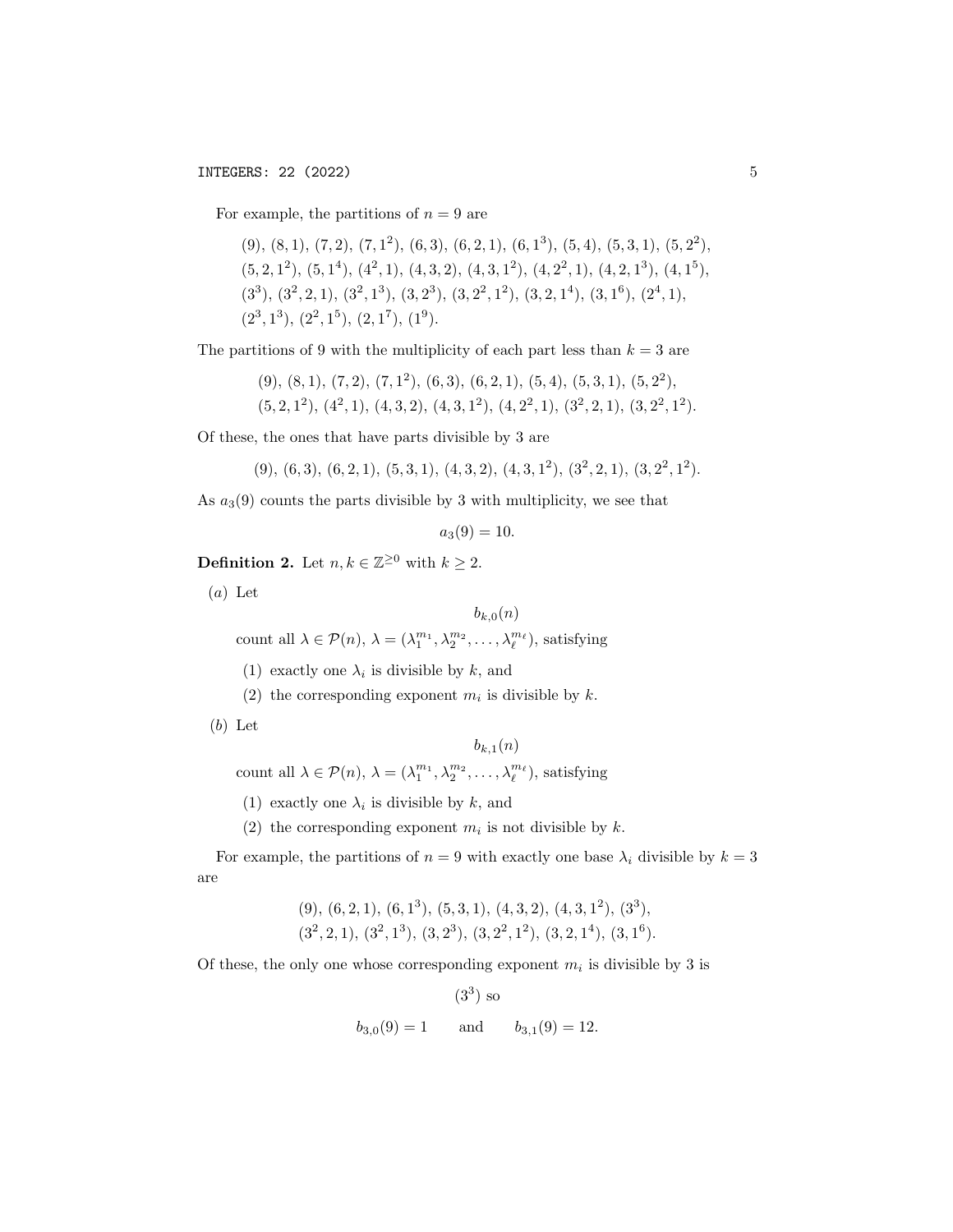**Definition 3.** Let  $n, k \in \mathbb{Z}^{\geq 0}$  with  $k \geq 2$ .

- (a) Let  $c_{k,0}(n)$  count all  $\lambda \in \mathcal{P}(n)$ ,  $\lambda = (\lambda_1^{m_1}, \lambda_2^{m_2}, \dots, \lambda_\ell^{m_\ell})$ , satisfying:
	- (1) exactly one  $\lambda_i^{m_i}$  has  $m_i \geq k$ , and
	- (2) the corresponding  $\lambda_i$  is divisible by k.
- (b) Let  $c_{k,1}(n)$  count all  $\lambda \in \mathcal{P}(n)$ ,  $\lambda = (\lambda_1^{m_1}, \lambda_2^{m_2}, \dots, \lambda_\ell^{m_\ell})$ , satisfying:
	- (1) exactly one  $\lambda_i^{m_i}$  has  $m_i \geq k$ , and
	- (2) the corresponding  $\lambda_i$  is not divisible by k.

For example, the partitions of  $n = 9$  with exactly one  $\lambda_i$  with multiplicity  $m_i$  at least  $k = 3$  are

$$
(6,1^3)
$$
,  $(5,1^4)$ ,  $(4,2,1^3)$ ,  $(4,1^5)$ ,  $(3^3)$ ,  $(3^2,1^3)$ ,  $(3,2^3)$ ,  $(3,2,1^4)$ ,  $(3,1^6)$ ,  $(2^4,1)$ ,  $(2^2,1^5)$ ,  $(2,1^7)$ ,  $(1^9)$ .

Of these, the only one whose corresponding  $\lambda_i$  is divisible by 3 is

(3<sup>3</sup>) so  

$$
c_{3,0}(9) = 1
$$
 and  $c_{3,1}(9) = 12$ .

We will prove the following main result in this paper. Li and Wang have a preprint, [11, Theorems 1.11 and 1.13], that gives an alternate proof of this result.

**Theorem 2.** For all  $n, k \in \mathbb{Z}^{\geq 0}$  with  $k \geq 2$ , the following holds:

(a) 
$$
b_{k,0}(n) = c_{k,0}(n)
$$
 and  $b_{k,1}(n) = c_{k,1}(n)$ 

(b) 
$$
a_k(n) = b_{k,1}(n) - (k-1)b_{k,0}(n) = c_{k,1}(n) - (k-1)c_{k,0}(n)
$$
.

For  $n = 9$  and  $k = 3$ , we have  $a_3(9) = 10 = b_{3,1}(9) - 2b_{3,0}(9) = c_{3,1}(9) - 2c_{3,0}(9)$ .

## 3. Combinatorial Identities

#### 3.1. Combinatorial Definitions

Definition 4. Let

$$
A_k(n) = \{ (\lambda = (\lambda_1^{m_1}, \lambda_2^{m_2}, \dots, \lambda_\ell^{m_\ell}), \lambda_{i_0}, m) : \\ \lambda \in \mathcal{P}(n), m_i < k \text{ for all } i, 1 \le i_0 \le \ell, k \mid \lambda_{i_0}, 0 \le m < m_{i_0} \}.
$$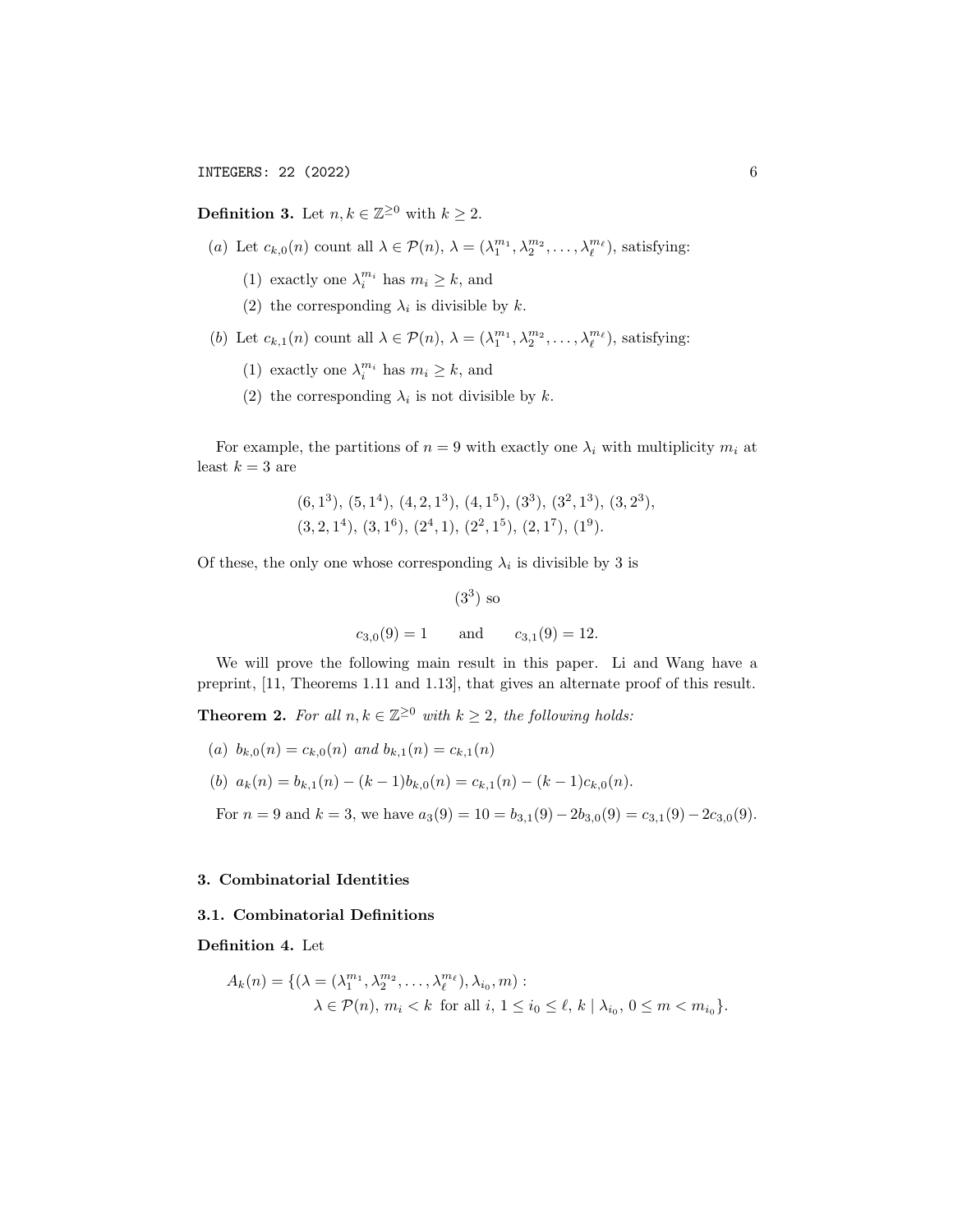By construction,

$$
a_k(n) = |A_k(n)|.
$$

Let

$$
A'_{k}(n) = \{ (\lambda = (\lambda_1^{m_1}, \lambda_2^{m_2}, \dots, \lambda_{\ell}^{m_{\ell}}), \lambda_{i_0}, m) : \\ \lambda \in \mathcal{P}(n), 1 \le i_0 \le \ell, m_i < k \text{ for all } i \ne i_0, m_{i_0} \ge k, k \mid \lambda_{i_0}, 0 \le m < k \}.
$$

For example, continuing with  $n = 9$  and  $k = 3$ ,

$$
A_3(9) = \{((9), 9, 0), ((6, 3), 6, 0), ((6, 3), 3, 0), ((6, 2, 1), 6, 0), ((5, 3, 1), 3, 0), ((4, 3, 2), 3, 0), ((4, 3, 1^2), 3, 0), ((3^2, 2, 1), 3, 0), ((3^2, 2, 1), 3, 1), ((3, 2^2, 1^2), 3, 0)\}
$$

and

$$
A'_3(9) = \{((3^3), 3, 0), ((3^3), 3, 1), ((3^3), 3, 2)\}.
$$

## Definition 5. Let

$$
B_{k,0}(n) = \{\lambda = (\lambda_1^{m_1}, \lambda_2^{m_2}, \dots, \lambda_\ell^{m_\ell}, a^b) \in \mathcal{P}(n) : k \nmid \lambda_i \text{ for all } i, k \mid a, k \mid b\},\
$$

and

$$
B_{k,1}(n) = \{\lambda = (\lambda_1^{m_1}, \lambda_2^{m_2}, \dots, \lambda_\ell^{m_\ell}, a^b) \in \mathcal{P}(n) : k \nmid \lambda_i \text{ for all } i, k \mid a, k \nmid b\}.
$$

Note that  $\ell$  may be zero above and that  $b \geq 1$ . By construction, we have for  $m=0,1,$ 

$$
b_{k,m}(n) = |B_{k,m}(n)|.
$$

Continuing with  $n = 9$  and  $k = 3$ , we see that

$$
B_{3,0}(9) = \{(3^3)\}\
$$

and

$$
B_{3,1}(9) = \{(9), (6,2,1), (6,1^3), (5,3,1), (4,3,2), (4,3,1^2),
$$

$$
(3^2, 2, 1), (3^2, 1^3), (3, 2^3), (3, 2^2, 1^2), (3, 2, 1^4), (3, 1^6).
$$

## Definition 6. Let

$$
C_{k,0}(n) = \{ \lambda = (\lambda_1^{m_1}, \lambda_2^{m_2}, \dots, \lambda_\ell^{m_\ell}, a^b) \in \mathcal{P}(n) : m_i < k \text{ for all } i, b \ge k, k \mid a \},
$$

and

$$
C_{k,1}(n) = \{\lambda = (\lambda_1^{m_1}, \lambda_2^{m_2}, \dots, \lambda_\ell^{m_\ell}, a^b) \in \mathcal{P}(n) : m_i < k \text{ for all } i, b \ge k, k \nmid a\}.
$$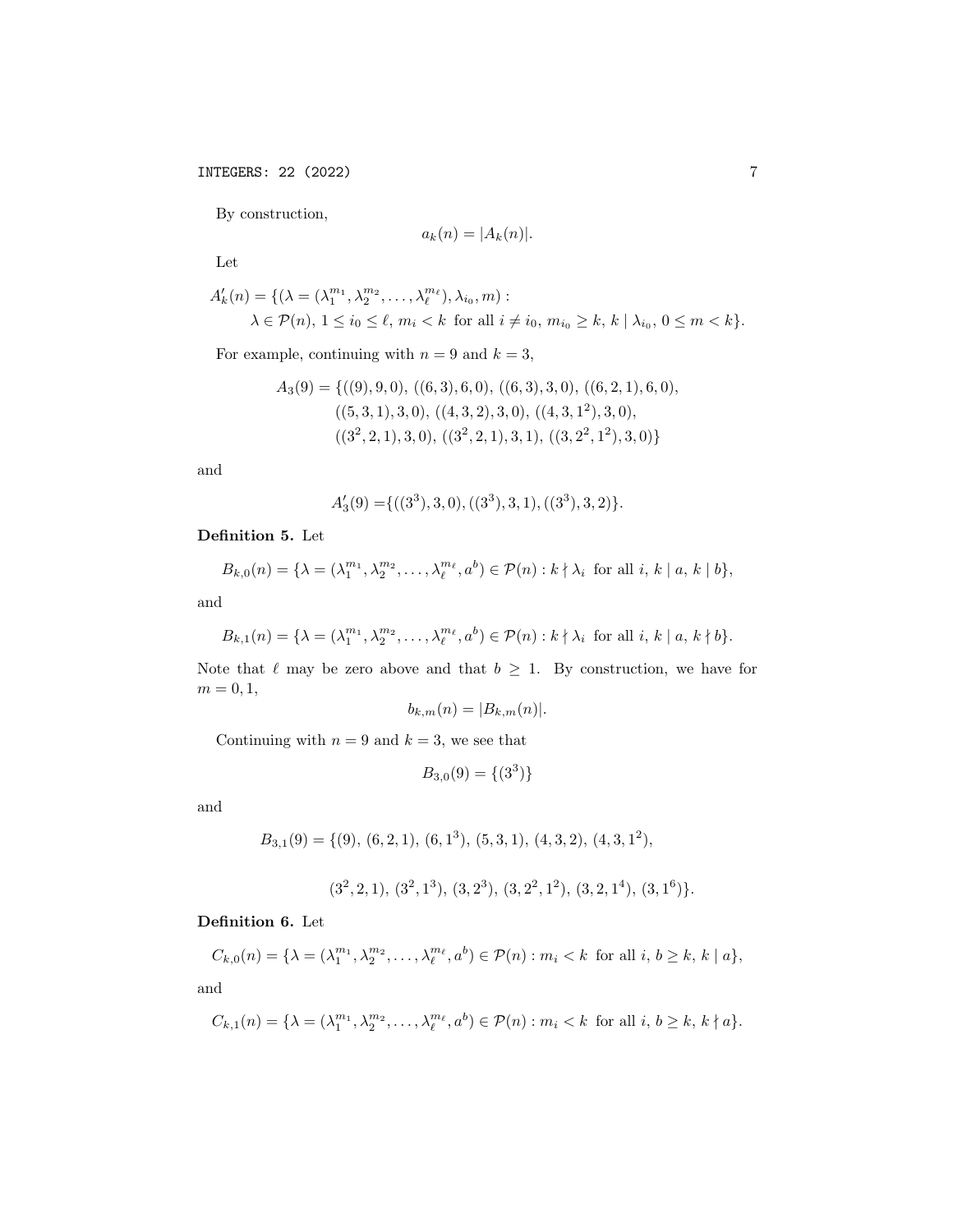Note that  $\ell$  may be zero above and that  $b \geq 1$ . By construction, we have

$$
c_{k,m}(n) = |C_{k,m}(n)|
$$

for  $m = 0, 1$ , and

$$
|A'_k(n)| = kc_{k,0}(n).
$$

Again with  $n = 9$  and  $k = 3$ , we see that

$$
C_{3,0}(9) = \{(3^3)\}\
$$
and

$$
C_{3,1}(9) = \{ (6,1^3), (5,1^4), (4,2,1^3), (4,1^5), (3^2,1^3), (3,2^3), (3,2,1^4), (3,1^6), (2^4,1), (2^2,1^5), (2,1^7), (1^9) \}.
$$

In the next sections, we will exhibit bijections between

$$
B_{k,m}(n)
$$
 and  $C_{k,m}(n)$ 

for  $m = 0, 1$ , and between

$$
A_k(n) \cup A'_k(n)
$$
 and  $C_{k,0}(n) \cup C_{k,1}(n)$ .

# 3.2. Bijection between  $B_{k,m}(n)$  and  $C_{k,m}(n)$  for  $m = 0, 1$

The following bijection is an extension of Glaisher's combinatorial proof [8] of the Euler Partition Identity.

Theorem 3. Let

$$
\lambda = (\lambda_1^{m_1}, \lambda_2^{m_2}, \dots, \lambda_\ell^{m_\ell}, a^b) \in B_{k,m}(n).
$$

Expand each  $m_i$  in base  $k$  as

$$
m_i = \sum_{j \in S_i} c_{ij} k^j
$$

with  $0 < c_{ij} < k$  for j in some index set  $S_i$ . Write  $\frown$  for sequence concatenation. The mapping

$$
\lambda \mapsto ((k^j \lambda_i)^{c_{ij}})_{1 \le i \le \ell, j \in S_i} \frown (b^a)
$$

gives a bijection between

$$
B_{k,m}(n) \longleftrightarrow C_{k,m}(n),
$$

for  $m = 0, 1$ . (Note that b may also appear once among the  $k^{j} \lambda_{i}$ . In that case, combine those two terms with the same base by adding the corresponding exponents.)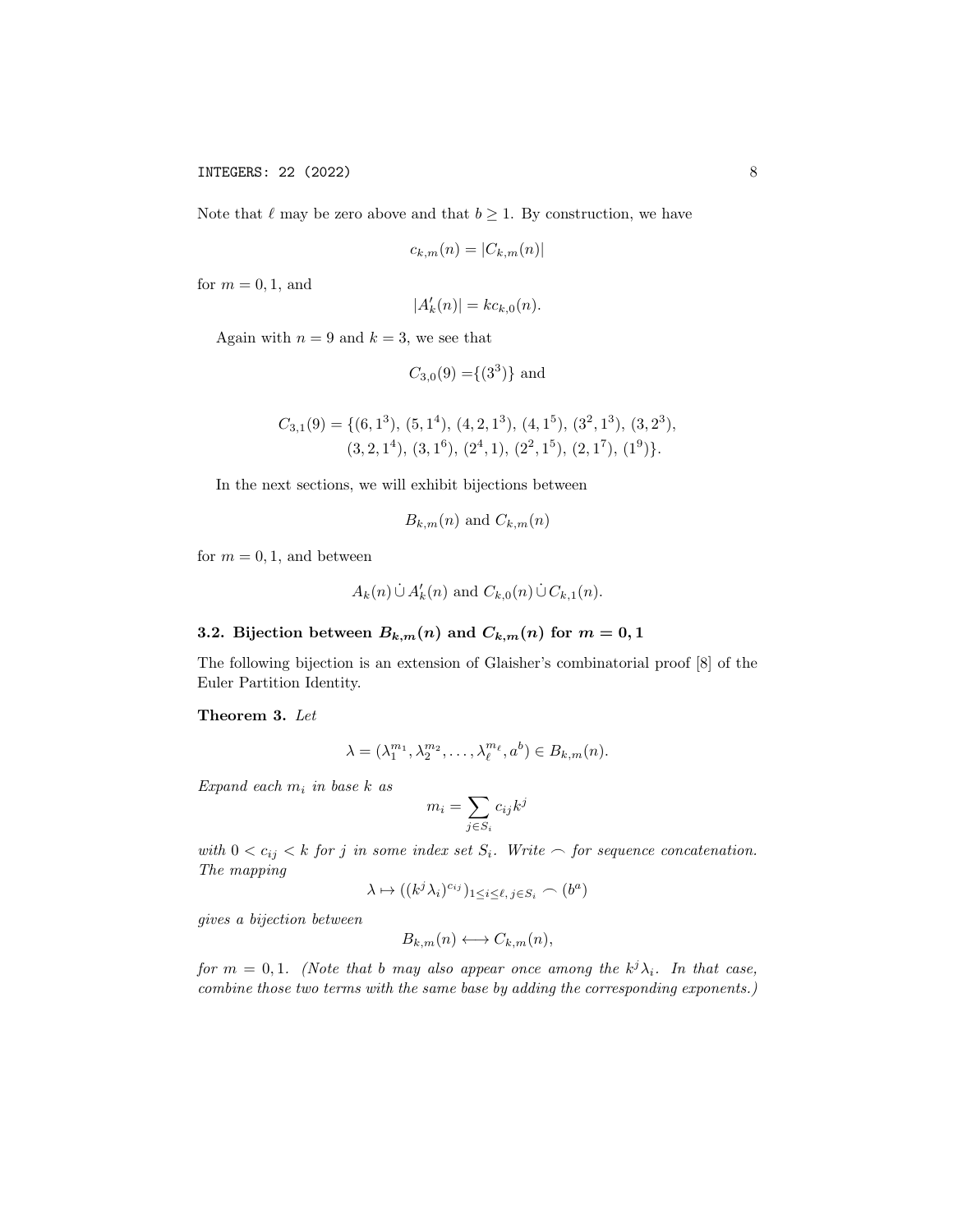Proof. For injectivity, first note that b in the statement of the theorem is uniquely recovered from its image as the only part of the partition on the right-hand side with multiplicity at least  $k$ . The value of  $a$  is then uniquely recovered by writing the exponent of b as  $a + r$  with  $0 \le r < k$  and  $k | a$ . The  $\lambda_i^{m_i}$  are then uniquely recovered by undoing the base  $k$  expansion with the remaining terms (including  $b^r$ when  $r \neq 0$ , i.e., extracting the largest power of k dividing each term, moving it to the exponent, and combining terms with the same base.

Surjectivity is similar. Start with  $\nu = (\nu_1^{n_1}, \nu_2^{n_2}, \dots, \nu_\ell^{n_\ell}, b^\alpha) \in C_{k,m}(n)$ . Write  $\alpha$  as  $a + r$  with  $0 \le r < k$  and  $k | a$ . The preimage of  $\nu$  is constructed via a, b, and the  $\lambda_i^{m_i}$  resulting from undoing the base k expansion on the remaining terms (including  $b^r$  when  $r \neq 0$ ) as above.  $\Box$ 

**Remark 1.** Our bijection  $B_{2,m}(n) \longleftrightarrow C_{2,m}(n)$  provides an alternative proof of Theorem 1 for the case  $j = 1$ . In particular, note that this bijection extends canonically to a bijection  $B_{2,0}(n) \cup B_{2,1}(n) \longleftrightarrow C_{2,0}(n) \cup C_{2,1}(n)$ , where  $B_{2,0}(n) \cup B_{2,1}(n)$ is the collection of all partitions  $\lambda$  of n with  $\gamma_{\mathcal{O}}(\lambda) = 1$  and  $C_{2,0}(n) \cup C_{2,1}(n)$  is the collection of all partitions  $\lambda$  of n with  $\gamma_{\mathcal{D}}(\lambda) = 1$ .

# 3.3. Bijection Between  $A_k(n) \cup A'_k(n)$  and  $C_{k,0}(n) \cup C_{k,1}(n)$

Theorem 4. Let

$$
\mu = (\lambda = (\lambda_1^{m_1}, \lambda_2^{m_2}, \dots, \lambda_\ell^{m_\ell}), \lambda_{i_0}, m) \in A_k(n) \dot{\cup} A'_k(n).
$$

Write  $\frown$  for sequence concatenation. The mapping

$$
\mu \mapsto (\lambda_i^{m_i})_{i \neq i_0} \frown (\lambda_{i_0}^m, (m_{i_0} - m)^{\lambda_{i_0}})
$$

gives a bijection between

$$
A_k(n) \cup A'_k(n) \longleftrightarrow C_{k,0}(n) \cup C_{k,1}(n).
$$

(Note that  $(m_{i_0} - m)$  may also appear once among the  $\lambda_i$ ,  $i \neq i_0$ . In that case, combine those two terms with the same base by adding the corresponding exponents.)

*Proof.* For injectivity, first note that the  $\lambda_{i_0}$  in the statement of the theorem is uniquely recovered from its image by writing the unique exponent that is at least  $k$ as  $\lambda_{i_0}+r$  where  $0 \le r < k$  and  $k \mid \lambda_{i_0}$ . Then m is recovered uniquely as the exponent of  $\lambda_{i_0}$  (so as 0 if  $\lambda_{i_0}$  does not appear). From that,  $m_{i_0}$  is obtained from the base of the  $\lambda_{i_0} + r$  exponent by adding m. After that, removing  $\lambda_{i_0}^m$  and  $(m_{i_0} - m)^{\lambda_{i_0}}$  from the partition determines the remaining  $\lambda_i^{m_i}$ ,  $i \neq i_0$ .

Surjectivity is similar. Start with  $\nu = (\nu_1^{n_1}, \nu_2^{n_2}, \dots, \nu_\ell^{n_\ell}, b^a) \in C_{k,0}(n) \cup C_{k,1}(n)$ . To construct its preimage, write a as  $\lambda_{i_0} + r$  with  $0 \le r < k$  and  $k \mid \lambda_{i_0}$ . Let m be the exponent of  $\lambda_{i_0}$ , and let  $m_{i_0}$  be  $b+m$ . The rest of the  $\lambda_i^{m_i}$ ,  $i \neq i_0$ , are chosen to be the remaining terms after removing  $\lambda_{i_0}^m$  and  $(m_{i_0}-m)^{\lambda_{i_0}}$  from the partition.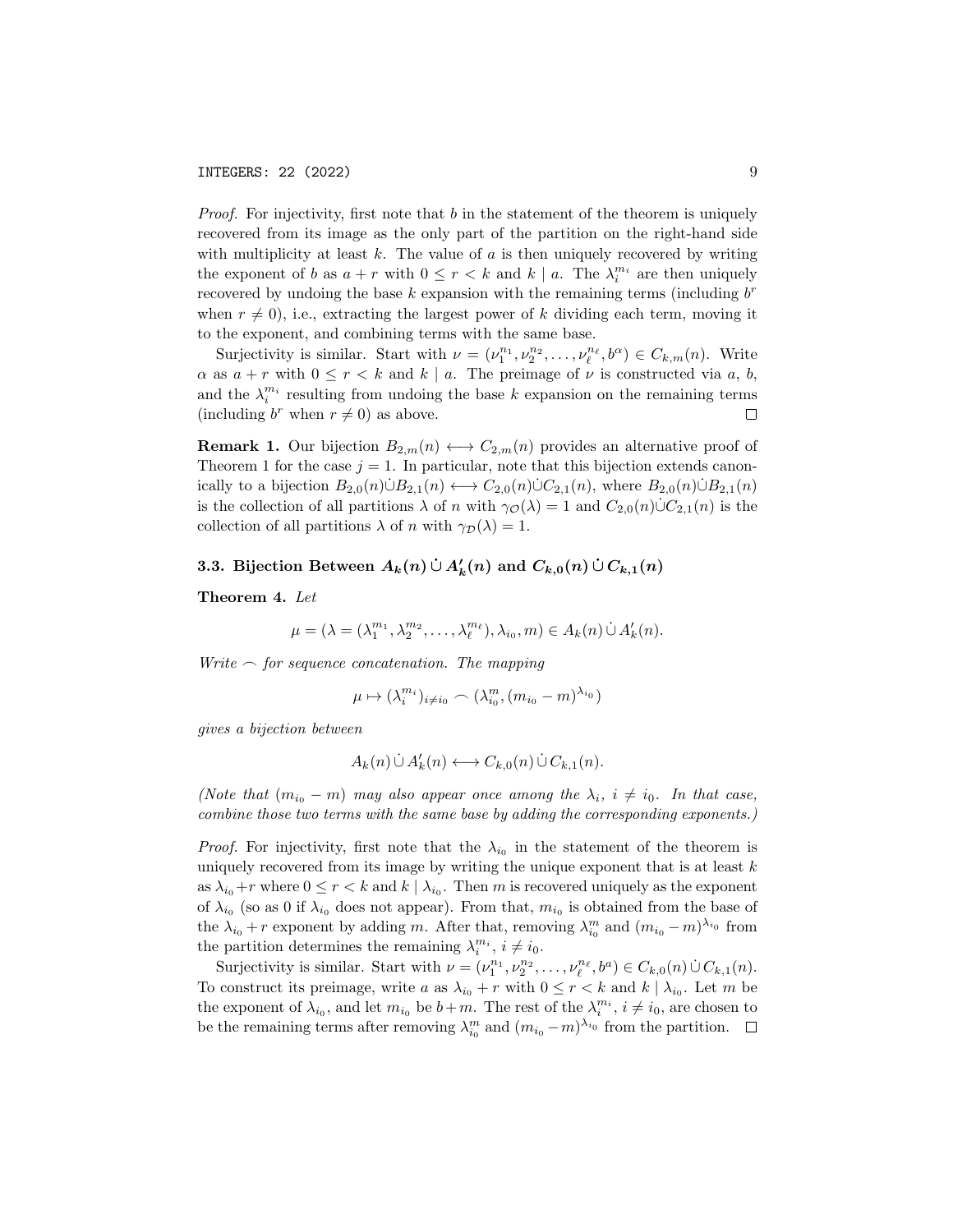## 3.4. Proof of Main Result

Combinatorial proof of Theorem 2. This is immediate as we now have

$$
b_{k,m}(n) = |B_{k,m}(n)| = |C_{k,m}(n)| = c_{k,m}(n),
$$

while

$$
a_k(n) + k c_{k,0}(n) = | A_k(n) \cup A'_k(n) | = | C_{k,0}(n) \cup C_{k,1}(n) | = c_{k,0}(n) + c_{k,1}(n),
$$

gives

$$
a_k(n) = c_{k,1}(n) - (k-1)c_{k,0}(n).
$$

### 4. Connections to Andrews, Merca

We recall some notation of Andrews and Merca [3]. They first define  $a(n)$  to be the number of even parts in all partitions of n into distinct parts. Then they let  $b_o(n)$ be the number of partitions of  $n$  into an odd number of parts in which the set of even parts has only one element and they let  $b_e(n)$  be the number of partitions of n into an even number of parts in which the set of even parts has only one element. Finally, they let  $c<sub>o</sub>(n)$  be the number of partitions of n in which exactly one part is repeated and this part is odd and they let  $c<sub>e</sub>(n)$  be the number of partitions of n in which exactly one part is repeated and this part is even.

**Theorem 5.** We have the following correlations:

(a) 
$$
a(n) = a_2(n), c_e(n) = c_{2,0}(n), and c_o(n) = c_{2,1}(n);
$$
  
\n(b)  $b_e(n) = \begin{cases} b_{2,0}(n) & \text{if } n \text{ is even,} \\ b_{2,1}(n) & \text{if } n \text{ is odd,} \end{cases}$  and  $b_o(n) = \begin{cases} b_{2,1}(n) & \text{if } n \text{ is even,} \\ b_{2,0}(n) & \text{if } n \text{ is odd.} \end{cases}$ 

*Proof.* Statement (a) follows trivially from the definitions of  $a_k(n)$  and  $c_{k,m}(n)$ . For instance, by definition,  $a(n)$  and  $a_2(n)$  both count the number of even parts in all partitions of *n* into distinct parts. For (b), let  $\lambda = (\lambda_1^{m_1}, \lambda_2^{m_2}, \dots, \lambda_\ell^{m_\ell}, a^b)$  be an element of  $B_{k,0}(n) \cup B_{k,1}(n)$ . If we take n to be even, and if 2 | b, then there must be an even number of odd parts in  $\lambda$ , and if  $2 \nmid b$ , then there must be an odd number of odd parts in  $\lambda$ . So,  $b_{2,0}(n) = b_e(n)$  and  $b_{2,1} = b_o(n)$ . For n odd, we argue similarly.  $\Box$ 

From this, [3, Theorem 1.4] and [3, Theorem 1.5] become special cases of Theorem 2 for  $k = 2$ .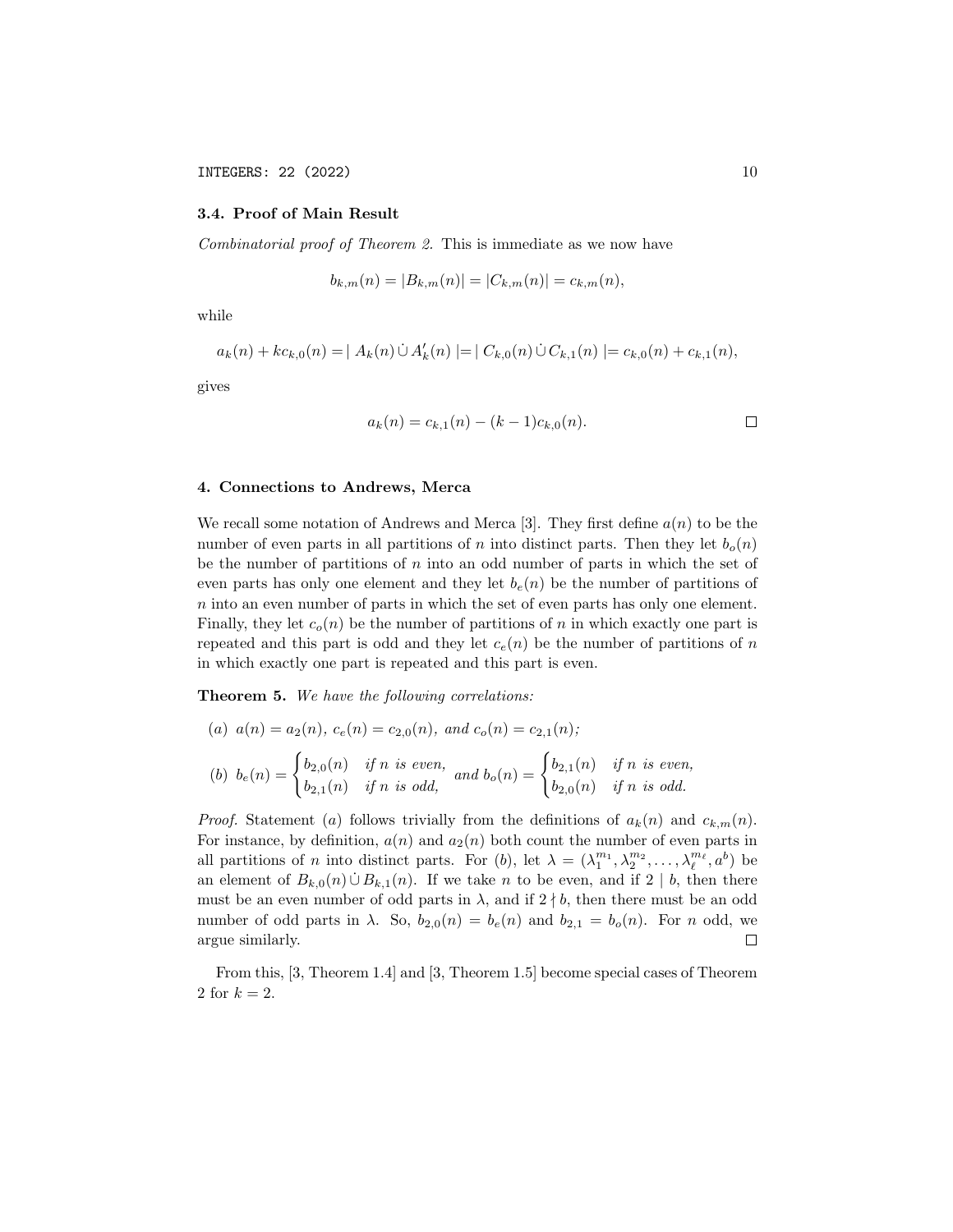# 5. The Generating Function for  $a_k(n)$

For  $k \geq 2$ , the following calculation of formal power series provides the generating function of the sequence  $a_k(n)$ :

$$
\sum_{n=0}^{\infty} a_k(n) q^n
$$
\n
$$
= \frac{d}{dz} \Bigg[ \prod_{\substack{n=1 \ k \nmid n}}^{\infty} (1 + q^n + (q^n)^2 + \dots + (q^n)^{k-1}) \prod_{\substack{n=1 \ k \nmid n}}^{\infty} (1 + z q^n + (z q^n)^2 + \dots + (z q^n)^{k-1}) \Bigg]_{z=1}
$$
\n
$$
= \prod_{\substack{n=1 \ k \nmid n}}^{\infty} \frac{1 - q^{kn}}{1 - q^n} \cdot \frac{d}{dz} \Bigg[ \prod_{\substack{n=1 \ k \nmid n}}^{\infty} \frac{1 - z^k q^{kn}}{1 - z q^n} \Bigg]_{z=1}
$$
\n
$$
= \prod_{\substack{n=1 \ k \nmid n}}^{\infty} \frac{1 - q^{kn}}{1 - q^n} \cdot \Bigg[ \prod_{\substack{n=1 \ k \nmid n}}^{\infty} \frac{1 - z^k q^{kn}}{1 - z q^n} \cdot \sum_{\substack{n=1 \ k \nmid n}}^{\infty} \frac{q^n + 2q^n (z q^n) + \dots + (k-1) q^n (z q^n)^{k-2}}{1 + z q^n + (z q^n)^2 + \dots + (z q^n)^{k-1}} \Bigg]_{z=1}
$$
\n
$$
= \prod_{n=1}^{\infty} \frac{1 - q^{kn}}{1 - q^n} \cdot \sum_{n=1}^{\infty} \frac{q^{kn} + 2q^{2kn} + \dots + (k-1) q^{(k-1)kn}}{1 + q^{kn} + q^{2kn} + \dots + q^{(k-1)kn}}.
$$

Table 1 lists  $a_k(n)$  for some small values of n and k. The sequence  $a_2(n)$  is documented on OEIS [13, A116680].

|        | $k=2$          | $k=3$            | $k=4$            | $k=5$          | $k=6$            | $k=7$            | $k=8$            |
|--------|----------------|------------------|------------------|----------------|------------------|------------------|------------------|
| $n=0$  | $\theta$       | $\theta$         | $\theta$         | $\theta$       | $\theta$         | $\theta$         | $\mathbf{0}$     |
| $n=1$  | $\theta$       | $\boldsymbol{0}$ | $\boldsymbol{0}$ | $\theta$       | $\boldsymbol{0}$ | $\boldsymbol{0}$ | $\boldsymbol{0}$ |
| $n=2$  | 1              | $\overline{0}$   | $\theta$         | $\theta$       | $\mathbf{0}$     | $\theta$         | $\boldsymbol{0}$ |
| $n=3$  | 1              | 1                | $\overline{0}$   | $\theta$       | $\boldsymbol{0}$ | $\theta$         | $\boldsymbol{0}$ |
| $n=4$  | 1              | $\mathbf{1}$     | $\mathbf{1}$     | $\theta$       | $\theta$         | $\theta$         | $\boldsymbol{0}$ |
| $n=5$  | $\overline{2}$ | $\overline{2}$   | $\mathbf{1}$     | 1              | $\theta$         | $\theta$         | $\boldsymbol{0}$ |
| $n=6$  | $\overline{4}$ | $\overline{4}$   | $\overline{2}$   | $\mathbf{1}$   | $\mathbf{1}$     | $\boldsymbol{0}$ | $\theta$         |
| $n=7$  | 5              | 6                | 3                | $\overline{2}$ | $\mathbf{1}$     | $\mathbf{1}$     | $\theta$         |
| $n=8$  | 5              | 9                | 6                | 3              | $\overline{2}$   | 1                | $\mathbf{1}$     |
| $n=9$  | 8              | 10               | 8                | 5              | 3                | $\overline{2}$   | $\mathbf{1}$     |
| $n=10$ | 11             | 16               | 13               | 8              | $\overline{5}$   | 3                | $\overline{2}$   |
| $n=11$ | 14             | 21               | 18               | 12             | $\overline{7}$   | 5                | 3                |
| $n=12$ | 18             | 31               | 26               | 17             | 12               | $\overline{7}$   | $\overline{5}$   |
| $n=13$ | 23             | 39               | 36               | 25             | 16               | 11               | 7                |
| $n=14$ | 29             | 54               | 51               | 35             | 24               | 16               | 11               |
| $n=15$ | 37             | 69               | 68               | 48             | 33               | 23               | 15               |

Table 1: Small Values of  $a_k(n)$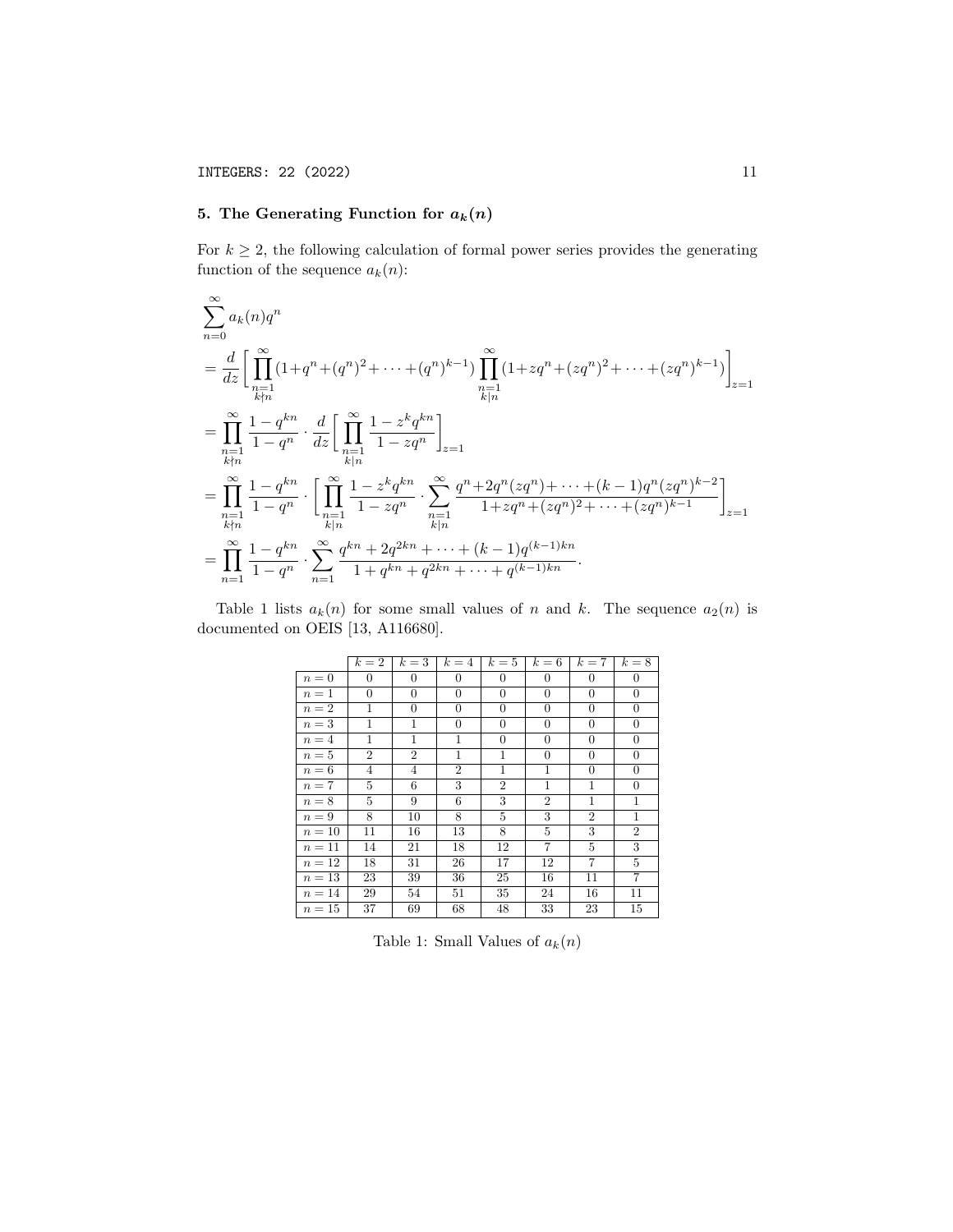Remark 2. It can easily be verified from the definitions that

$$
a_k(n) = \begin{cases} 0 & \text{for } 1 \le n < k, \\ p(n-k) & \text{for } k \le n < 2k, \\ p(k) + 1 & \text{for } n = 2k \end{cases}
$$

for all  $k \geq 3$ , where  $p(n)$  denotes Euler's partition function. These patterns are manifest in Table 1.

## 6. Recurrence Relations for  $a_k(n)$

One deduces the following two recurrence relations for  $a_k(n)$  from the generating function, from which setting  $k = 2$  recovers those found in [3]. Note that these recurrence relations are also satisfied by  $p(n)$ .

**Theorem 6.** For  $k \nmid n$ , the sequence  $a_k(n)$  satisfies the generalized pentagonal number recurrence relation

$$
a_k(n) = a_k(n-1) + a_k(n-2) - a_k(n-5) - a_k(n-7)
$$
  
+ 
$$
a_k(n-12) + a_k(n-15) - a_k(n-22) - a_k(n-26) + \cdots
$$

*Proof.* From the generating function for  $a_k(n)$ , one can write

$$
(q;q)_{\infty} \sum_{n=0}^{\infty} a_k(n)q^n = (q^k; q^k)_{\infty} \sum_{n=1}^{\infty} \frac{q^{kn} + 2q^{2kn} + \dots + (k-1)q^{(k-1)kn}}{1 + q^{kn} + q^{2kn} + \dots + q^{(k-1)kn}},
$$

where  $(a;q)_{\infty}$  represents the *q-series* or *q-Pochhammer symbol* 

$$
(a;q)_{\infty} = \prod_{n=0}^{\infty} (1 - aq^n).
$$

Substituting Euler's pentagonal number theorem [1, Corollary 1.7] on the left-hand side,

$$
(q;q)_{\infty} = \sum_{n=-\infty}^{\infty} (-1)^n q^{n(3n-1)/2},
$$

and noting that the right-hand side is a power series in  $q^k$  leads to the recurrence relation. Namely, the coefficients of all  $q^n$ ,  $k \nmid n$ , are equal to zero, hence it quickly follows that

$$
0 = a_k(n) - a_k(n-1) - a_k(n-2) + a_k(n-5) + a_k(n-7) - \cdots \quad \Box
$$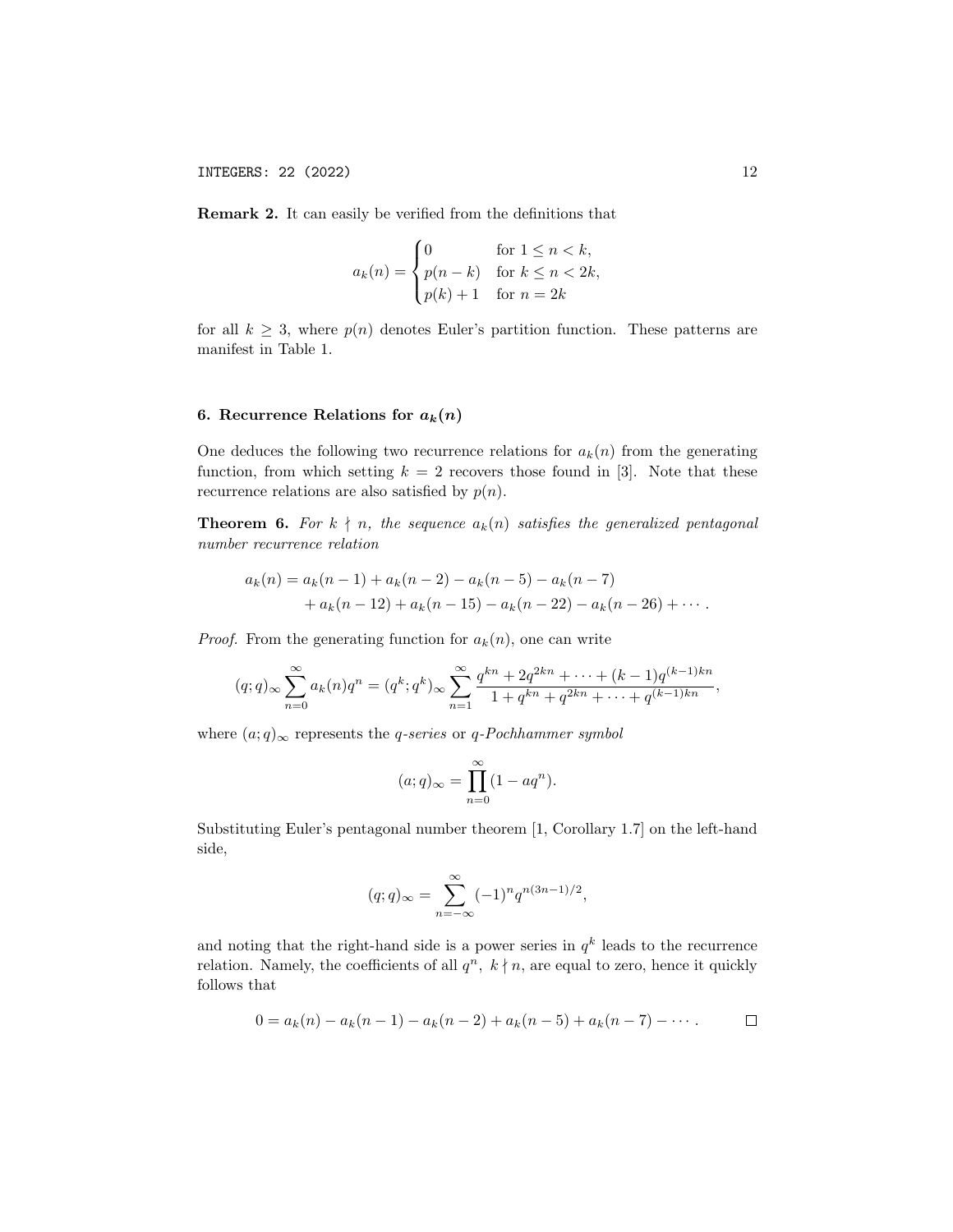**Theorem 7.** For k even, n odd, the sequence  $a_k(n)$  satisfies the triangular number recurrence relation

$$
a_k(n) = a_k(n-1) + a_k(n-3) - a_k(n-6) - a_k(n-10)
$$
  
+ 
$$
a_k(n-15) + a_k(n-21) - a_k(n-28) - a_k(n-36) + \cdots
$$

*Proof.* From the generating function for  $a_k(n)$ , one can further write

$$
(q;q)_{\infty}(-q^2;q^2)_{\infty} \sum_{n=0}^{\infty} a_k(n)q^n
$$
  
=  $(-q^2;q^2)_{\infty} (q^k;q^k)_{\infty} \sum_{n=1}^{\infty} \frac{q^{kn} + 2q^{2kn} + \dots + (k-1)q^{(k-1)kn}}{1 + q^{kn} + q^{2kn} + \dots + q^{(k-1)kn}}.$ 

Substituting on the left-hand side the theta identity [1, Equation (2.2.13)],

$$
(q;q)_{\infty}(-q^2;q^2)_{\infty} = \frac{(q^2;q^2)_{\infty}}{(-q;q^2)_{\infty}} = \sum_{n=0}^{\infty} (-q)^{n(n+1)/2},
$$

and noting that the right-hand side is a power series in  $q^2$  leads to the recurrence relation. Namely, the coefficients of all  $q^n$ , k even, n odd, are equal to zero, hence it quickly follows that

$$
0 = a_k(n) - a_k(n-1) - a_k(n-3) + a_k(n-6) + a_k(n-10) - \cdots
$$

We include another particularly nice set of recurrence relations for  $a_k(n)$  which involves square powers and their doubles. Once again, these recurrence relations are shared by  $p(n)$  (see [5, Theorem 1]).

**Theorem 8.** For k even, n odd, the sequence  $a_k(n)$  satisfies the square power recurrence relation

$$
a_k(n) = \sum_{m=1}^{\lfloor \sqrt{n} \rfloor} (-1)^{m-1} a_k(n-m^2) + \sum_{m=1}^{\lfloor \sqrt{\frac{n}{2}} \rfloor} (-1)^{m-1} a_k(n-2m^2).
$$

Thus

$$
a_k(n) = a_k(n-1) + a_k(n-2) - a_k(n-4) - a_k(n-8)
$$
  
+ 
$$
a_k(n-9) + a_k(n-18) - a_k(n-16) - a_k(n-32) + \cdots
$$

*Proof.* From the generating function for  $a_k(n)$  we define the series

$$
f_k(q) = (q;q)_{\infty}(q;q^2)_{\infty} \sum_{n=0}^{\infty} a_k(n)q^n
$$
  
=  $(q;q^2)_{\infty}(q^k;q^k)_{\infty} \sum_{n=1}^{\infty} \frac{q^{kn} + 2q^{2kn} + \dots + (k-1)q^{(k-1)kn}}{1 + q^{kn} + q^{2kn} + \dots + q^{(k-1)kn}}.$  (1)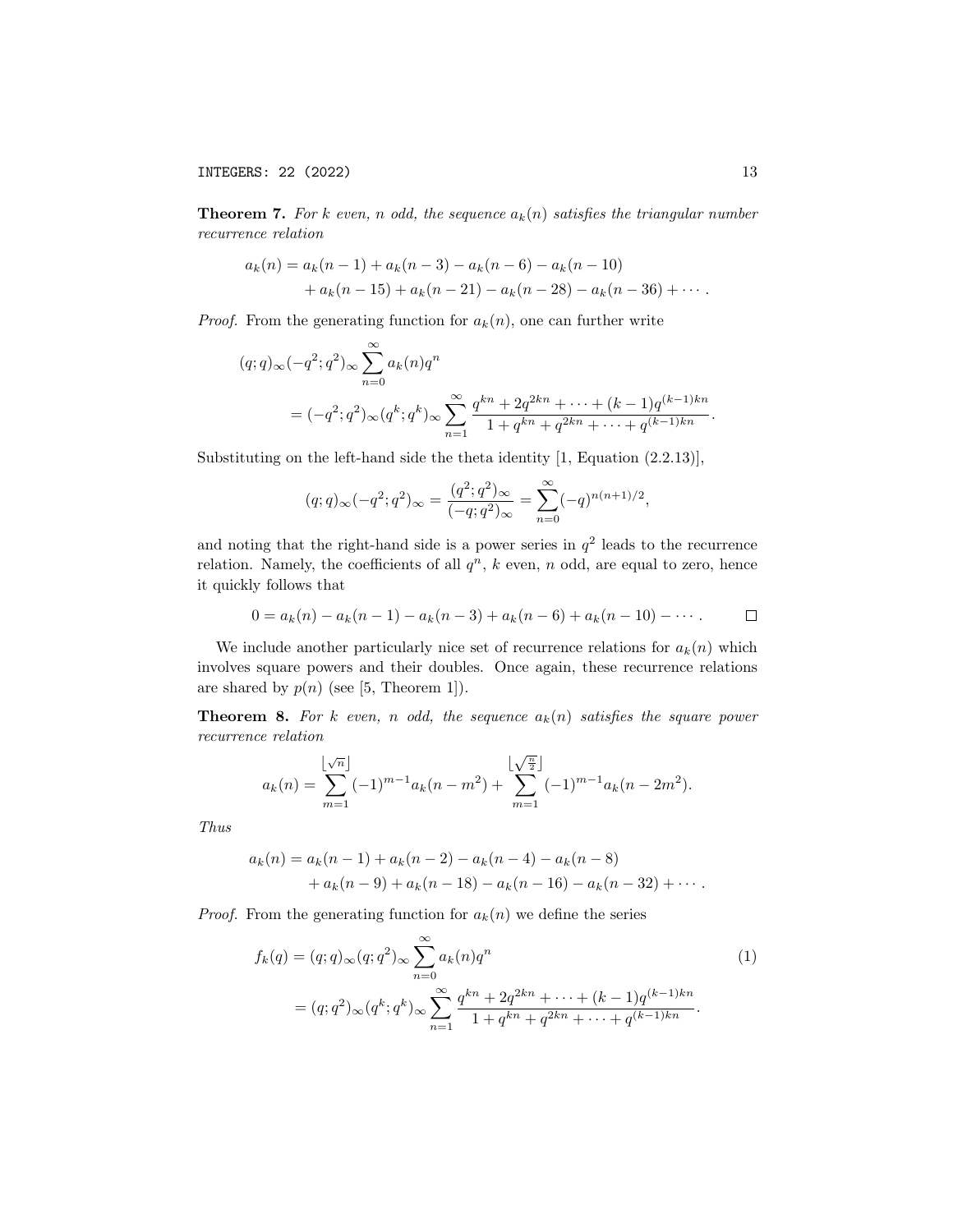INTEGERS: 22 (2022) 14

Using Euler's identity

$$
(-q;q)_{\infty} = \frac{1}{(q;q^2)_{\infty}},
$$

one substitutes Gauss's square power identity [1, Equation (2.2.12)] on the left-hand side ,

$$
(q;q)_{\infty}(q;q^2)_{\infty} = \frac{(q;q)_{\infty}}{(-q;q)_{\infty}} = \sum_{m=-\infty}^{\infty} (-1)^m q^{m^2}.
$$

Thus, the coefficient of  $q^n$  of the series  $f_k(q)$  is given by

$$
\sum_{m=-\infty}^{\infty} (-1)^m a_k (n - m^2) = a(n) - 2 \sum_{m=1}^{\lfloor \sqrt{n} \rfloor} (-1)^{m-1} a_k (n - m^2).
$$
 (2)

Next we consider the series

$$
g_k(q) = (q;q)_{\infty}(-q;q^2)_{\infty} \sum_{n=0}^{\infty} a_k(n)q^n
$$
  
=  $(-q;q^2)_{\infty} (q^k;q^k)_{\infty} \sum_{n=1}^{\infty} \frac{q^{kn} + 2q^{2kn} + \dots + (k-1)q^{(k-1)kn}}{1 + q^{kn} + q^{2kn} + \dots + q^{(k-1)kn}}.$  (3)

Using once more Gauss's square power identity, on the left-hand side we can substitute

$$
(q;q)_{\infty}(-q;q^2)_{\infty} = \frac{(q^2;q^2)_{\infty}}{(-q^2;q^2)_{\infty}} = \sum_{m=-\infty}^{\infty} (-1)^m (q^2)^{m^2} = \sum_{m=-\infty}^{\infty} (-1)^m q^{2m^2},
$$

and the coefficient of  $q^n$  of the series  $g_k(q)$  is given by

$$
\sum_{m=-\infty}^{\infty} (-1)^m a_k (n - 2m^2) = a(n) - 2 \sum_{m=1}^{\lfloor \sqrt{\frac{n}{2}} \rfloor} (-1)^{m-1} a_k (n - 2m^2).
$$
 (4)

Comparing the right-hand side of Equations (1) and (3), we see  $g_k(q) = f_k(-q)$ . Hence, as  $n$  is odd, the expressions in Equations (2) and (4) differ only by a sign. In particular, adding gives

$$
2a(n) - 2\sum_{m=1}^{\lfloor \sqrt{n} \rfloor} (-1)^{m-1} a_k(n-m^2) - 2\sum_{m=1}^{\lfloor \sqrt{\frac{n}{2}} \rfloor} (-1)^{m-1} a_k(n-2m^2) = 0,
$$

and the desired recurrence follows.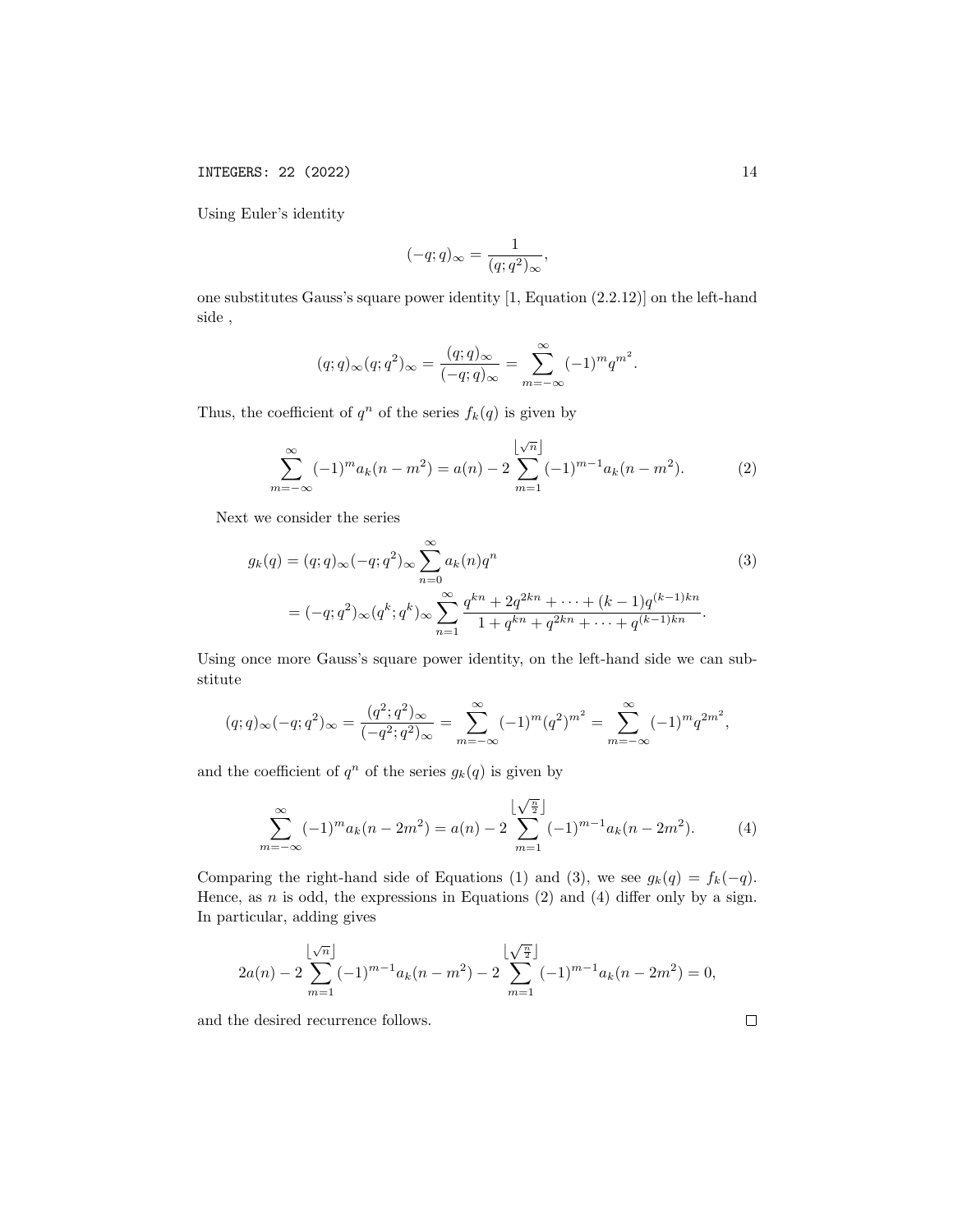Theorem 8 has the following surprising counterpart for the case  $k$  and  $n$  even.

**Theorem 9.** For  $k$  and  $n$  both even, we have the identity

$$
\sum_{m=1}^{\lfloor \sqrt{n} \rfloor} (-1)^{m-1} a_k (n - m^2) = \sum_{m=1}^{\lfloor \sqrt{\frac{n}{2}} \rfloor} (-1)^{m-1} a_k (n - 2m^2).
$$

*Proof.* We define the series  $f_k(q)$  and  $g_k(q)$  with  $g_k(q) = f_k(-q)$  as in the proof of Theorem 8. This time  $n$  is even, and the expressions in Equations (2) and (4) must be equal. In particular,

$$
a(n) - 2\sum_{m=1}^{\lfloor \sqrt{n} \rfloor} (-1)^{m-1} a_k(n-m^2) = a(n) - 2\sum_{m=1}^{\lfloor \sqrt{\frac{n}{2}} \rfloor} (-1)^{m-1} a_k(n-2m^2),
$$

and the desired identity follows.

$$
\qquad \qquad \Box
$$

,

As would be expected, the identity of Theorem 9 is once again shared by  $p(n)$ .

Theorem 10. For n even, we have the identity

$$
\sum_{m=1}^{\lfloor \sqrt{n} \rfloor} (-1)^{m-1} p(n-m^2) = \sum_{m=1}^{\lfloor \sqrt{\frac{n}{2}} \rfloor} (-1)^{m-1} p(n-2m^2) = \frac{p(n) - p_{\mathcal{DO}}(n)}{2}
$$

where  $p_{\mathcal{D}\mathcal{O}}(n)$  denotes the number of partitions of n into distinct odd parts.

Proof. The proof of the first equality is similar to Theorems 8 and 9, using the series

$$
(q;q)_{\infty}(q;q^2)_{\infty}\sum_{n=0}^{\infty}p(n)q^n=(q;q^2)_{\infty} \text{ and } (q;q)_{\infty}(-q;q^2)_{\infty}\sum_{n=0}^{\infty}p(n)q^n=(-q;q^2)_{\infty}.
$$

The second equality then immediately follows from an identity in [5, Theorem 1] for  $n$  even,

$$
p(n) - \sum_{m=1}^{\lfloor \sqrt{n} \rfloor} (-1)^{m-1} p(n-m^2) - \sum_{m=1}^{\lfloor \sqrt{\frac{n}{2}} \rfloor} (-1)^{m-1} p(n-2m^2) = p_{\mathcal{DO}}(n). \square
$$

### 7. Concluding Remarks

When considering the proof of Theorem 7, one notices that multiplying by  $(-q^2; q^2)_{\infty}$ leads directly to the triangular number recurrence relation. This naturally raises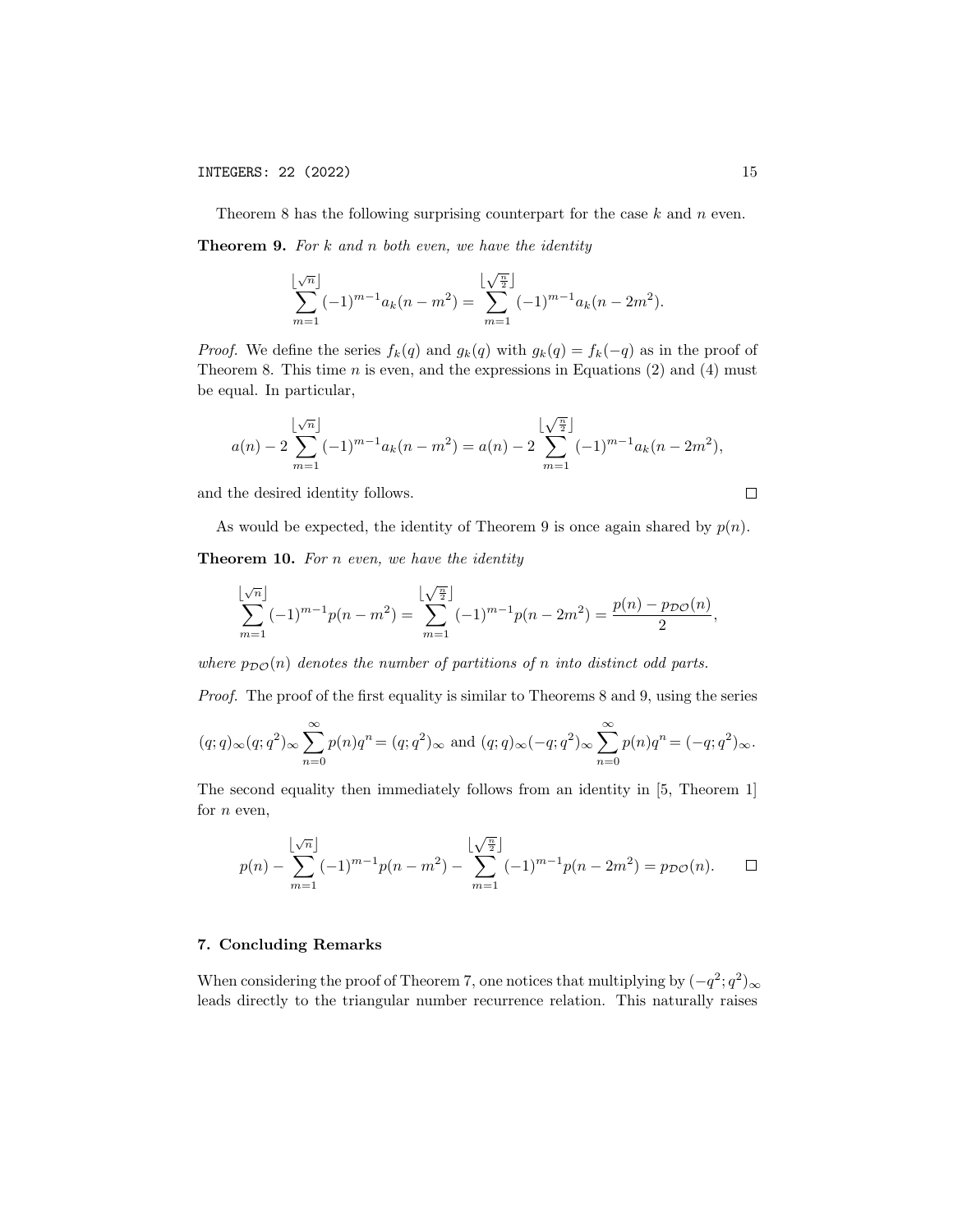the question of what recurrence relations occur, if any, when one multiplies instead by  $(-q^m; q^m)_{\infty}$ ,  $3 \leq m \leq k$ . In particular, for  $m \mid k$ , one obtains

$$
(q;q)_{\infty}(-q^m;q^m)_{\infty} \sum_{n=0}^{\infty} a_k(n)q^n
$$
  
=  $(-q^m;q^m)_{\infty}(q^k;q^k)_{\infty} \sum_{n=1}^{\infty} \frac{q^{kn} + 2q^{2kn} + \dots + (k-1)q^{(k-1)kn}}{1 + q^{kn} + q^{2kn} + \dots + q^{(k-1)kn}},$ 

where the right-hand side is now a power series in  $q^m$ , which implies resulting recurrence relations for all  $m \nmid n$ . However, writing a closed expression for these relations would require a closed power series representation for  $(q;q)_{\infty}(-q^m;q^m)_{\infty}, m \geq 3$ . While using Mathematica [15] allows one to find these relations for specific values of  $m, k, n$ , to the best of our knowledge there does not appear to exist any closed form for the recurrence relations for  $m \geq 3$ .

Similarly, Theorems 8 and 9 originally resulted from multiplying the generating function for  $a_k(n)$  by either  $(q; q^2)_{\infty}$  or  $(-q; q^2)_{\infty}$  and investigating the resulting recurrence relations

$$
a_k(n) = 2\sum_{m=1}^{\lfloor \sqrt{n} \rfloor} (-1)^{m-1} a_k(n-m^2), \quad a_k(n) = 2\sum_{m=1}^{\lfloor \sqrt{\frac{n}{2}} \rfloor} (-1)^{m-1} a_k(n-2m^2).
$$

Neither of these is generally true, but it came as quite a surprise that for even  $k$  and arbitrary  $n$  the one recurrence relation holds if and only if the other holds, which is now an easy consequence of Theorems 8 and 9. It is also interesting to note that both recurrence relations seem to hold quite often when considering  $k = 2, 4$ . In particular, for  $k = 2$ , both recurrences are valid for the following list of values  $n \leq 500$ :

1, 5, 11, 22, 23, 27, 30, 41, 61, 65, 66, 71, 72, 79, 93, 100, 115, 116, 117, 120,

122, 124, 131, 135, 166, 183, 191, 203, 204, 214, 216, 223, 224, 229, 236,

252, 258, 262, 286, 288, 289, 291, 311, 316, 321, 324, 331, 336, 341, 350, 361,

366, 367, 378, 383, 390, 403, 414, 416, 418, 425, 440, 468, 470, 471, 488.

Note that these are precisely the values of n for which the term  $q^n$  is missing in the power series

$$
(q;q^2)_{\infty}(q^2;q^2)_{\infty}\sum_{n=1}^{\infty}\frac{q^{2n}}{1+q^{2n}}=(q;q)_{\infty}\sum_{n=1}^{\infty}\frac{q^{2n}}{1+q^{2n}}.
$$

For  $k = 4$ , both recurrences are valid for the following list of values  $n \leq 500$ :

1, 2, 3, 6, 19, 53, 54, 58, 99, 143, 164, 170, 173, 257, 283, 302, 328, 338, 356, 359, 376, 473.

We do not currently observe a pattern appearing in either of these lists. This leads to a few interesting questions: